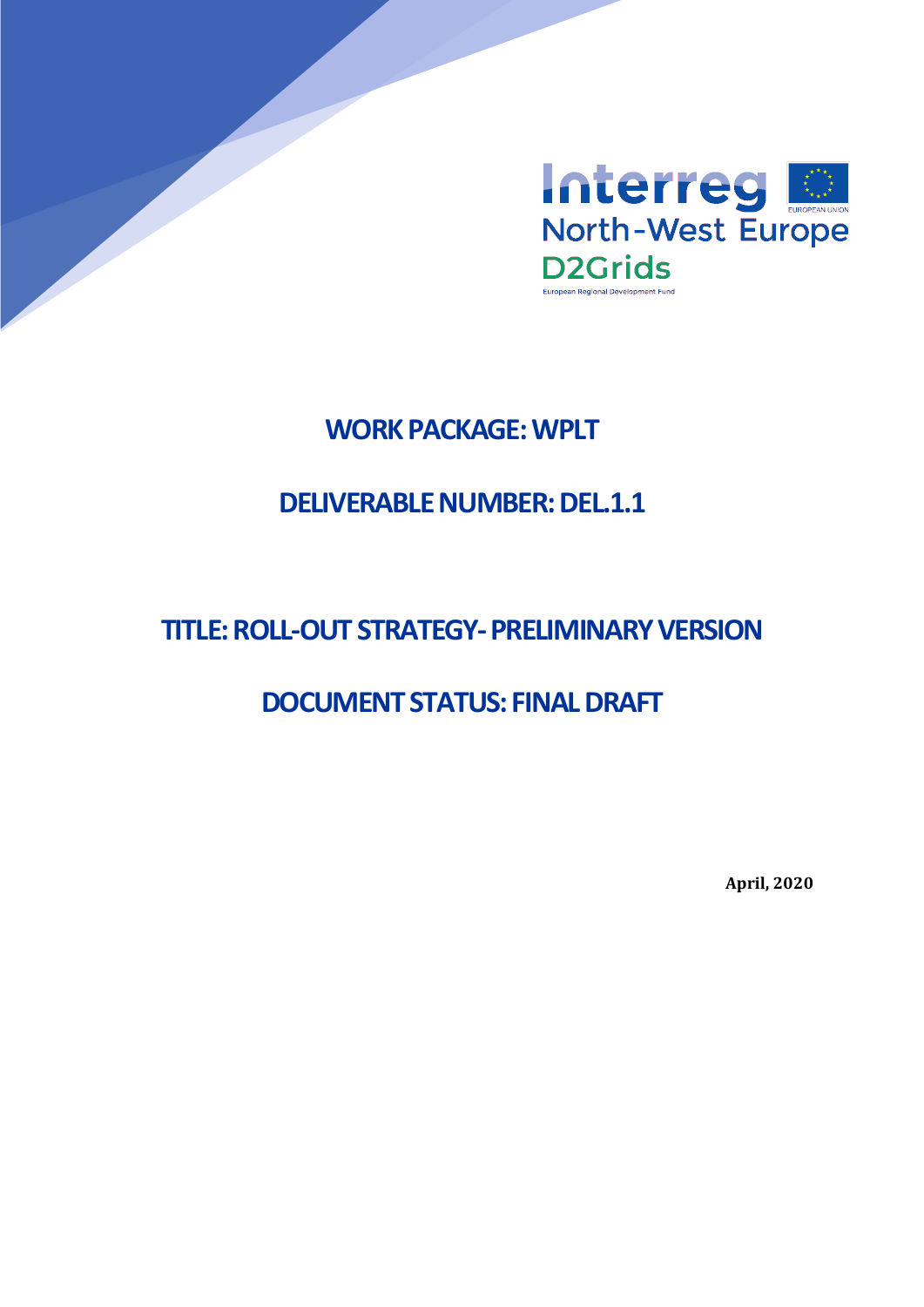

Report authors: W. Ivens, S. Boesten. Open University, The Netherlands

Editing:

Drawings:

Data sources:

Report done by: Open university, Heerlen, The Netherlands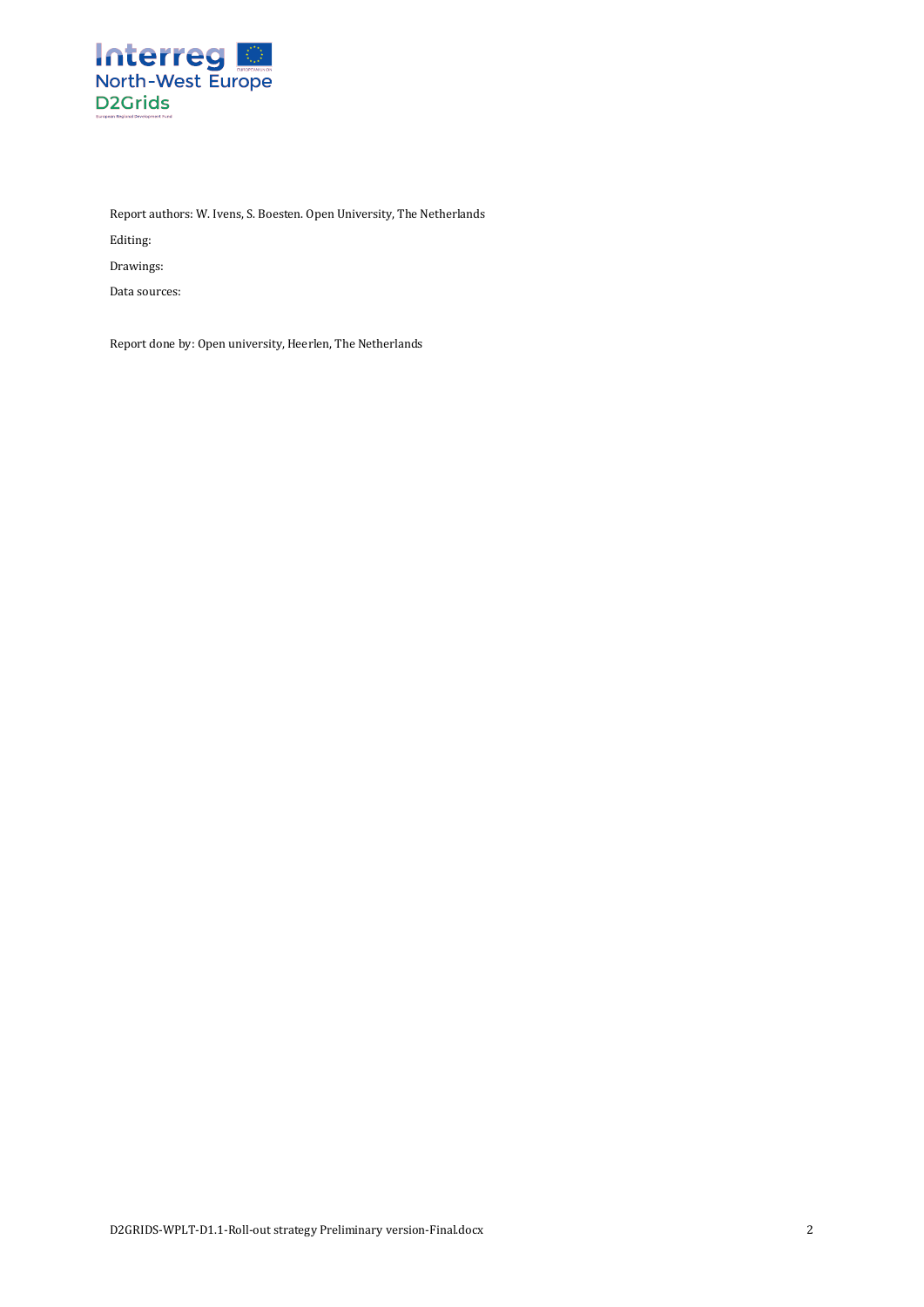

#### TABLE OF CONTENTS

| 1. |        |  |
|----|--------|--|
| 2. |        |  |
|    | 2.1.   |  |
|    | 2.2.   |  |
| 3. |        |  |
|    | 3.1.   |  |
|    | 3.1.1. |  |
|    | 3.1.2. |  |
|    | 3.1.3. |  |
|    | 3.1.4. |  |
|    | 3.1.5. |  |
|    | 3.2.   |  |
|    | 3.2.1. |  |
|    | 3.2.2. |  |
|    | 3.2.3. |  |
|    | 3.2.4. |  |
|    | 3.2.5. |  |
|    | 3.2.6. |  |
|    | 3.2.7. |  |
| 4. |        |  |
|    | 4.1.   |  |
|    | 4.2.   |  |
|    | 4.3.   |  |
|    | 4.4.   |  |
|    | 4.5.   |  |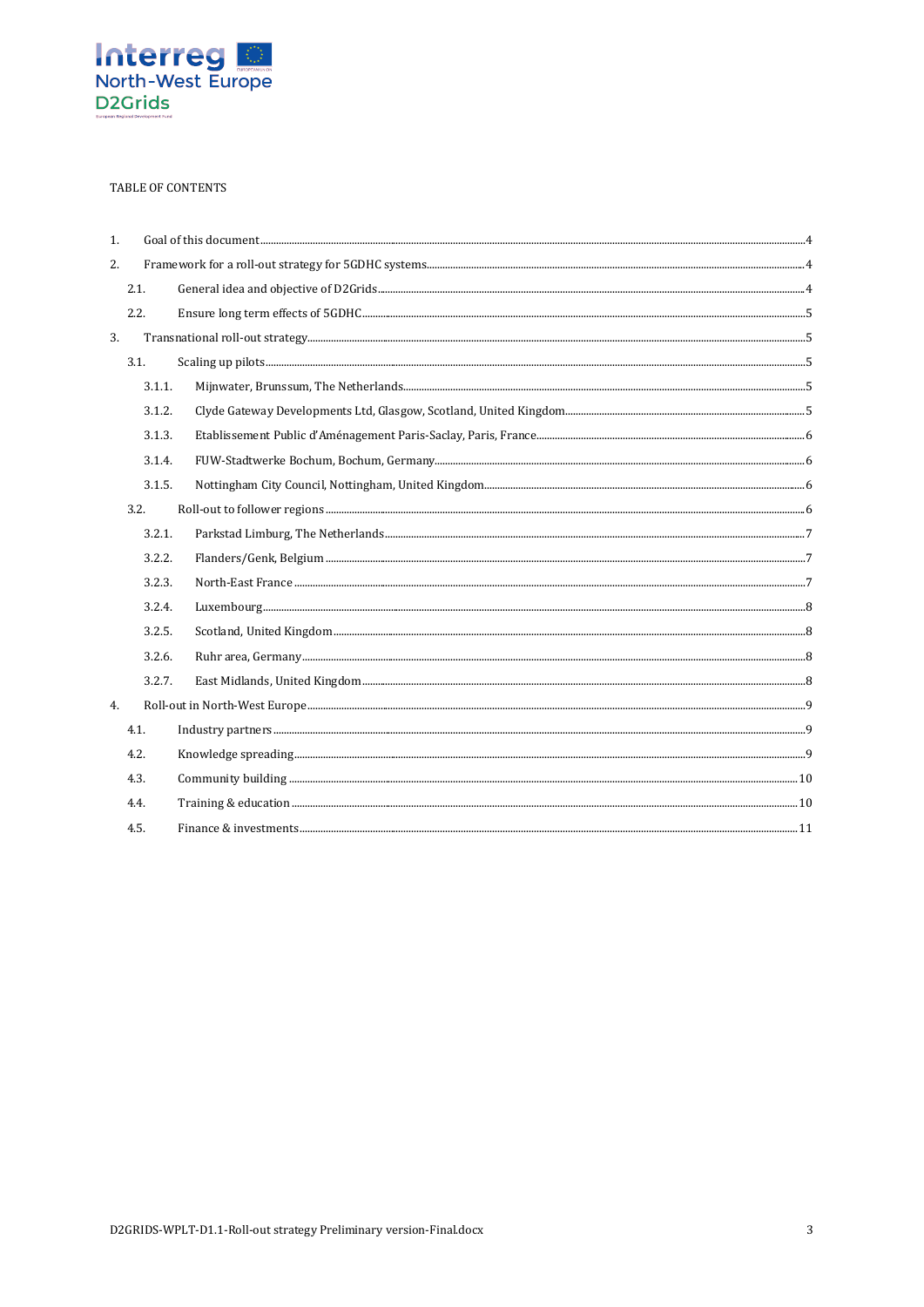

# <span id="page-3-0"></span>**1. Goal of this document**

The goal of this document is to provide a *preliminary* version of a Joint strategy of PP's in D2Grids defining strategic goals, approach and key steps for the:

- 1) durability and scaling up of pilot investments in 5GDHC networks,
- 2) rolling out 5GDHC networks to new territories,<br>3) reaching out the 5GDHC concept to key target g
- reaching out the 5GDHC concept to key target groups (industry, project developers, investors).

This deliverable should outline PP's *present* vision (at the start of the D2GRIDS-project) on the joint roll-out strategy after closure of the project. Therefore, the deliverable is called a 'preliminary version'. By the end of the project we will write a final version of the roll-out strategy based on the experiences and insight we gathered during the project.

# <span id="page-3-1"></span>**2. Framework for a roll-out strategy for 5GDHC systems**

#### <span id="page-3-2"></span>**2.1.General idea and objective of D2Grids**

Project idea: The expansion of the 5GDHC-technology (as currently already applied in Heerlen at TRL7) to a scale of 5,000 to 10,000 dwellings (> 500,000 m2) opens opportunities for product development, price reductions, win the trust of investors, training of professionals and interaction on the power grid.

Objective of D2Grids to increase the share of RES used for heating & cooling to 20 % in NWE 10 years after the project ends. Quantified:

- 1) By project ending:
	- 1) 5GDHC systems fed by 9,883 MWh/yr additional RES capacity and saving 1,753 tCO<sub>2</sub>eq/yr will be operational at 5 pilot locations (WP Investments).
	- 2) share of RES used for heating & cooling in NWE will increase to 15% (present value 13%) by promoting DHC technologies that are adapted to the use of RES;
	- 3) the pilot sites will run 5GDHC systems with an overall thermal capacity of 60,000 MWh/yr, serving a surface area of 650,000 m2;
	- 4) due to validation and test operation in different pilot contexts, TRL9 is reached;
- 2) 5 years after project ending:
	- 1) increase of share of RES used for H&C in NWE to 17 %;
	- 2) 1.5 Mm<sup>2</sup> floor area served by 5GDHC (1 Mm<sup>2</sup> by scaling-up of pilots + 0.5 Mm<sup>2</sup> by roll-out to follower regions) with 135,000 MWh/yr overall capacity incl. 100,000 MWh/a additional RES capacity;
	- 3) GHG emissions reduced by  $18,000$  tCO<sub>2</sub>eq /yr.
- 3) 10 years after project ending:
	- 1) share of RES used for H&C in NWE rises to 20 %;
	- 2) a total of 5 Mm2 floor area served by 5GDHC across NWE (up scaled pilot sites + roll-out) with 450,000 MWh/a overall capacity, incl. 340,000 MWh/yr additional RES capacity;
	- 3) GHG emissions reduced by  $60,000$  tCO<sub>2</sub>eq /yr.

Within the timespan of the project only a start of scaling up can be realized (ca. 50,000  $m^2$ ). Due to the higher objectives a further expansion must be ensured. Follower regions are areas within NWE suitable for developing 5GDHC technology on a larger scale. The long-term objectives of D2Grids will be fulfilled by actively stimulating the development of 5GDHC in these follower regions.

Industries, large investors and educational institutes often operate on a transnational scale and have an interest to learn that the concept is applicable in various locations and under different (national/regional) circumstances. Through the experiences of the different pilots the technology of 5GDHC will develop to a broader and more robust concept. The pilots will generate a wider generic and easily replicable model of the 5GDHC technology that can be rolled out across NWE to regions with various geological, socioeconomic and regulatory conditions. D2Grids is based on intense territorial cooperation, as it is vital to ensure that the system works in different environments under different conditions.

The method to accelerate the roll-out of 5GDHC systems during the D2Grids project period includes:

- 1) *industrialization* of the system (or typical components) through developing a generic technology model and product standards;
- 2) boosting *commercialization* potential of 5GDHC systems through presenting solid business plans and attracting investors;
- 3) *demonstrating* and augmenting the technology through five impactful pilot investments.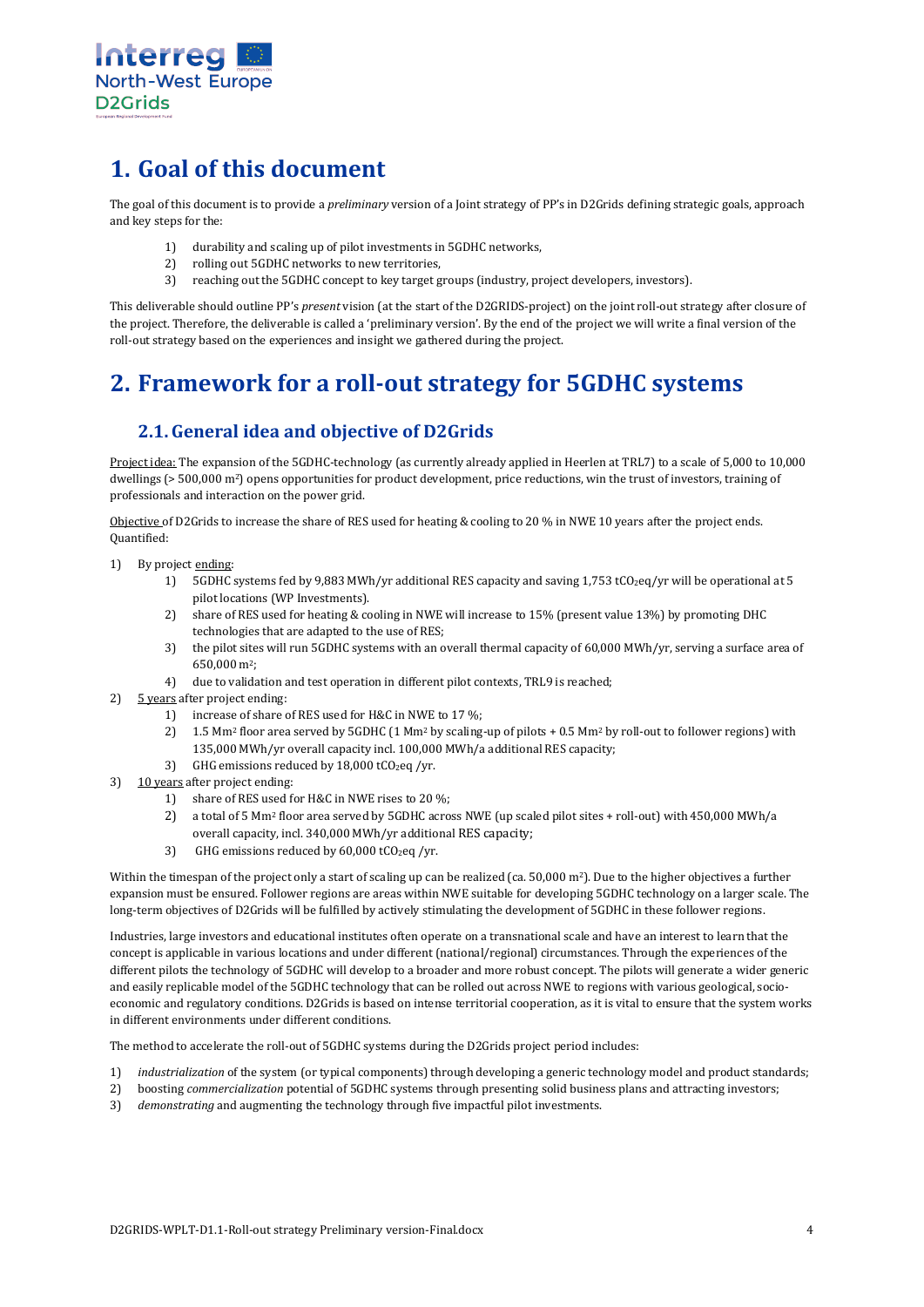

#### <span id="page-4-0"></span>**2.2. Ensure long term effects of 5GDHC**

During the D2Grids project period several activities will be done to ensure long term effects of the D2Grids pilot results, i.e. effects beyond the project period of 3 year. These activities are:

- 1) formulating strategies, feasibility assessments and plans to sustain, scale up and roll out 5GDHC systems;
	- a. within the pilots to ensure the further expansion after projects end;
		- b. to other regions (green fields) to adopt the 5GDHC concept for urban energy supply, starting at the designated follower regions;
- 2) developing tailor-made training packages developed for industry, professionals and policy makers;<br>3) building a transpational community by setting up a 5GDHC Platform that ensures knowledge excha
- 3) building a transnational community by setting up a 5GDHC Platform that ensures knowledge exchange and interaction among key target groups;
- 4) drawing recommendations on EU and national policies, based on evaluations of the five pilots.

# <span id="page-4-1"></span>**3. Transnational roll-out strategy**

This document presents the transnational roll-out strategy for 5GDHC technologies. In this strategy five different aspects can be distinguished:

- 1) *Scaling up the pilots* demonstrated in the D2Grids project
- 2) Roll-out of the 5GDHC technology to 7 *follower regions*
- 
- 3) *Industrialization* of the 5GDHC technology. 4) *Knowledge spreading* (e.g. education/training, community building, reach-out).
- 5) Attracting *investors*.

<span id="page-4-2"></span>This section addresses each of these aspects in more detail.

# **3.1. Scaling up pilots**

Within the D2Grids project the following five partners carry out pilot projects:

- Mijnwater, Brunssum, The Netherlands
- Clyde Gateway Developments Ltd, Glasgow, Scotland, United Kingdom
- Etablissement Public d'Aménagement Paris-Saclay, Paris, France
- FUW. Bochum, Germany
- Nottingham City Council, Nottingham, United Kingdom.

In the years following the end of the project each of the pilots is expected to grow and scale up from 650,000 m<sup>2</sup> of total floor area at the end of D2Grids to 1.5 Mm2 five years later. In the following paragraphs scale-up strategies are outlined for each of the pilot projects individually. Detailed action plans for each of the regions will be reported in deliverable D.LT.1.2.

## 3.1.1. Mijnwater, Brunssum, The Netherlands

<span id="page-4-3"></span>The pilot area in Brunssum, Brunssum-Noord, consists of around 850 dwellings, most of which are apartments located in 6 high rise apartment buildings. The pilot area contains  $6,500$  m<sup>2</sup> of public and utility buildings. This cluster will not get connected to the Mijnwater backbone at first. Rather, it will operate as an independent cluster, using natural aquifers for seasonal thermal energy storage. This local cluster will extend in the short run to include a group of buildings in the Brunssum city center area, where 214 buildings are being (re)built.

Further expansion of the pilot area is closely related to local transition vision on heat, in which all Dutch municipalities describe the preferred alternative to natural gas heating. These transition vision documents will be presented by the end of 2021. The current energy consumption in the built environment in Brunssum is about 500,000 MWh/yr. This needs to be generated by renewable sources by 2050. This means that on average 17,000 MWh/yr can be converted to renewable sources like 5GDHC. This would amount to 34,000 MWh/yr in 2022, 119,000 MWh/yr in 2027 and 204,000 MWh/yr in 2032. The actual figures will be lower, as not all buildings will be connected to 5GDHC and part of the energy demand will be reduced by improving efficiency.

## 3.1.2. Clyde Gateway Developments Ltd, Glasgow, Scotland, United Kingdom

<span id="page-4-4"></span>No data on targets are yet available for this pilot.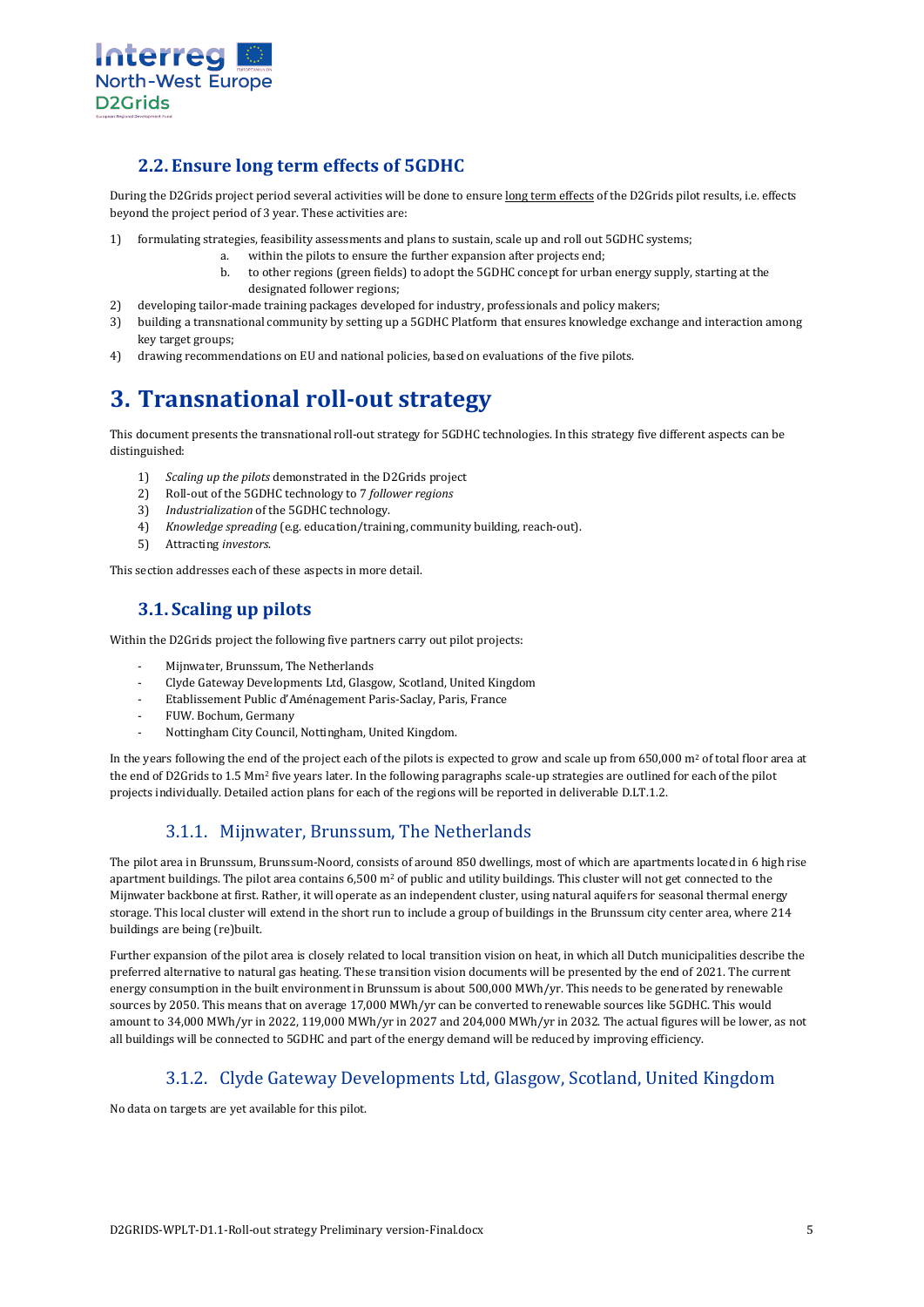

#### 3.1.3. Etablissement Public d'Aménagement Paris-Saclay, Paris, France

<span id="page-5-0"></span>At Paris Saclay advanced demand side management will be tested on a limited number of buildings (three to five buildings) in the frame of the D2Grids project. In the five years following the end of the project, demand side management will be applied to most of the buildings connected to the existing DHC network (50 to 100 buildings).

Furthermore, at Paris Saclay thermal storage will be tested at one site and in a limited capacity in the frame of the D2Grids project. In the five years following the end of the project, the storage system will be implemented to other sites, in the case of decentralized storage, or capacity could be increased by at least 100%.

<span id="page-5-1"></span>Future floor areas connected to 5GDCH are estimated to be 700,000 m<sup>2</sup> in 2022, 1,700,000m<sup>2</sup> in 2027 and 2,000,000 m<sup>2</sup> in 2032. corresponding to respectively 43,000, 104,000 and 123,000 MWh/y.

## 3.1.4. FUW-Stadtwerke Bochum, Bochum, Germany

The Bochum pilot will take place at of the former Opel plant in Bochum, called "Mark 51°7" at which a broad mixture of businesses and office buildings are developed. Based on the energy supply concept developed, about 40% of heating and cooling needs shall be supplied by using the thermal source of mine water from the former mine Dannenbaum (that lies below the area) with the support of a heat pump system. The overall investment consists of three elements: 1) creation of low-temperature heating & cooling network (low-ex), 2) geothermal development of the mine building via two directional boreholes and 3) construction of the heating & cooling centre with reversible heat pump system. Within D2Grids, the underground development of the Mark 51°7 site will be implemented. The mine building is to be developed hydraulically via two directional wells. Due to the high complexity of the geothermal development the project focusses on a network connection to one pilot customer and the corresponding heat pump during the investment phase. Within a five year timespan the connection of most of the Mark 51°7 site seems reasonable with the support of further funding.

<span id="page-5-2"></span>It is estimated that in future floor area connected to 5GDHC will be 8,000 m<sup>2</sup> in 2022, 180,000 m<sup>2</sup> in 2027 and about 270,000 m<sup>2</sup> in 2032.This corresponds to respectively 570, 1,850 and 21,200 MWh/yr.

## 3.1.5. Nottingham City Council, Nottingham, United Kingdom

The pilot in Nottingham (NCC) focusses on the Crabtree farm estate. It is anticipated that the D2Grids project will connect circa 60 homes, with infrastructure installed to allow many more to be connected. NCC owns 512 homes on the estate that could be connected through a second phase of the project within five years. NCC would also seek to analyse other areas of the city that may have suitable geological conditions to install this technology. To provide context; NCC owns 25,500 homes across Nottingham.

Additionally, there is a private development planned in close proximity to the Crabtree estate. NCC would seek to work with the developer to support them in utilizing the 5GDHC technology at this development. Stanton Tip is a 40-acre development site which could house about 500 new homes.

#### <span id="page-5-3"></span>**3.2.Roll-out to follower regions**

Besides scaling up the pilot projects, rolling out 5GDHC technologies to predetermined follower regions in NWE should lead to 500,000 m2 of floor area getting supplied using renewable energy sources. The roll-out of 5GDHC technology is planned for these seven follower regions:

- Parkstad Limburg, The Netherlands
- Genk region, Belgium
- North-East France
- **Luxemburg**
- Scotland, United Kingdom
- Ruhr area, Germany
- East Midlands, United Kingdom

The following paragraphs give a short description of the activities in the follower regions. A more detailed vision for development and preliminary feasibility assessment will be reported in D.LT.1.3. Local action plans will be made, based on these feasibility assessments (D.LT.1.4), and stakeholders of follower regions will be mentored and coached in applying 5GDHC technology (D.LT.1.5).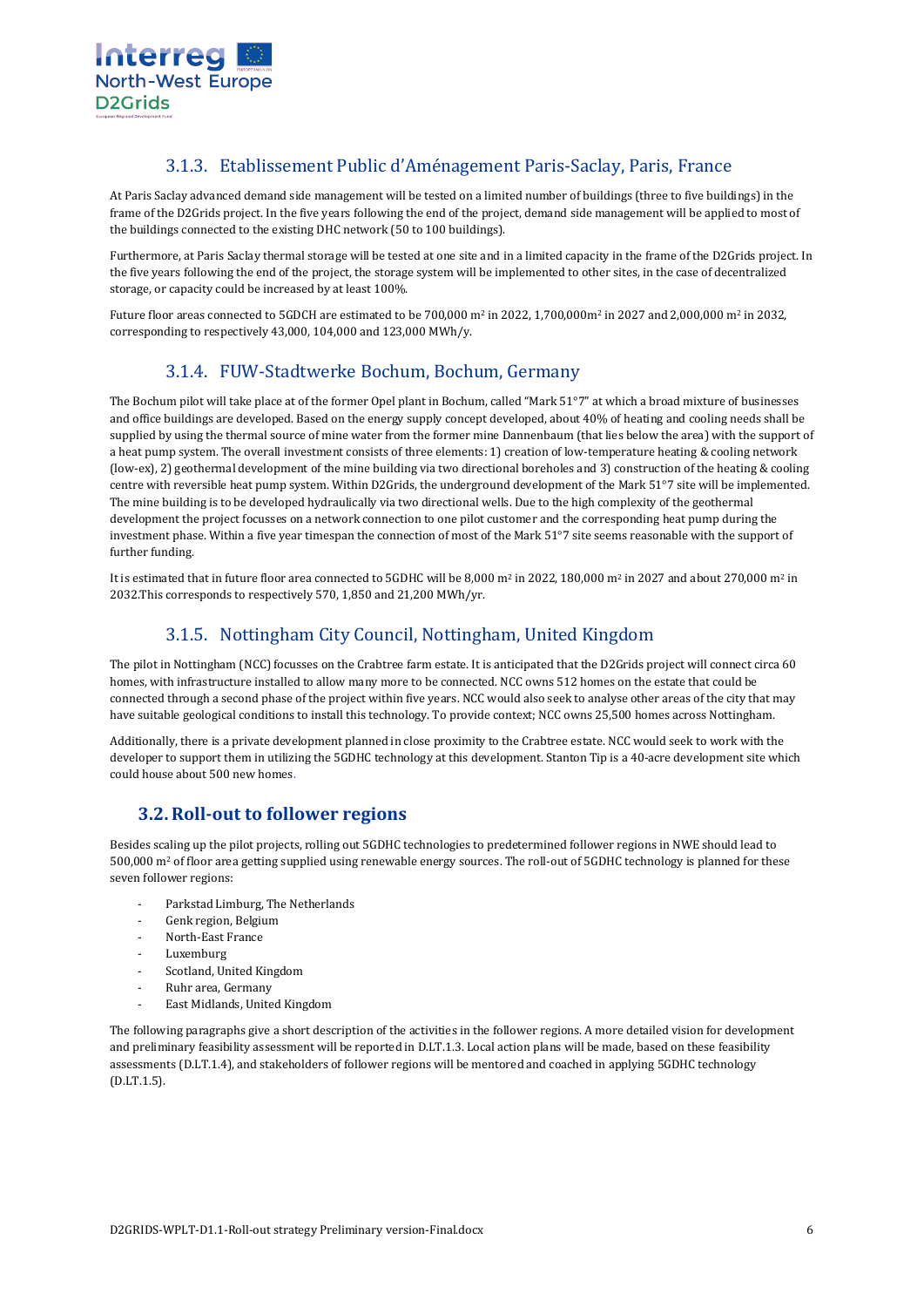

## 3.2.1. Parkstad Limburg, The Netherlands

<span id="page-6-0"></span>Mijnwater has an existing network in Parkstad. The Brunssum pilot will be a stand-alone cluster in the region, to be connected to the regional network at a later stage. The pilot will show the viability of these kinds of stand-alone clusters. Within the Parkstad Limburg region Mijnwater BV opts to scale up from 10,000 dwellings to 100,000 dwellings (including utility buildings); when possible also look outside Parkstad Limburg area, e.g. using Limburg Energy Fund (provincial).

Currently, the regional energy strategy (RES) and the heat transition visions are under development by all local and regional governments in Netherlands. The RES will show the availability of renewable energy sources, the heat transition visions will indicate alternatives to fossil-based heating for each Dutch neighbourhood. These two documents will indicate more clearly the potential development path of 5GDHC in the Parkstad region and beyond. The documents have to be finalized by the local municipalities by the end of 2021. The regional ambition for generation sustainable heat from shallow geothermal energy was formulated to be 1,000,000 MWh/yr in 2040.

# 3.2.2. Flanders/Genk, Belgium

<span id="page-6-1"></span>For the Genk region the floor area of buildings is planned to grow from 37,000 m<sup>2</sup> in 2022 to 58,000 m<sup>2</sup> in 2027 up to 79,000m<sup>2</sup> finally in 2032, corresponding with respectively 2,300 MWh/yr, 3,200 MWh/yr and 4,100 MWh/yr.

National agencies/networks that could be useful in building 5GDHC networks are: Warmtenetwerk Vlaanderen, Organisatie Duurzame Energie (Ode ), Vlaamse Regulator van de Elektriciteits- en Gasmarkt (VREG), Local DSO: Fluvius.

# 3.2.3. North-East France

<span id="page-6-2"></span>BRGM will support the Paris Saclay pilot site scale-up in the 5 years following the end of the project by proposing a feasibility study for interseasonal storage by reversing flows of geothermal wells. This will include environmental impact assessment (biogeochemical, water/rock interactions, etc.) due to warmer or colder water reinjection and also authorization issues.

BRGM in collaboration with the National Federation of French Local Authorities (FNCCR) will propose to do preliminary assessment studies in selected cities (2 to 3) located in the project area of the Interreg North-West in France (e.g. Grand-Est, Hauts-de-France, Ile-de-France, Centre Val-de-Loire, Bourgogne-Franche-Comté) and presenting potential interest in developing 5GDHC system*.*  [Figure 1](#page-6-3) shows the existing or on going low temperature DHC grids in the national territory that where granted by ADEME (French Agency of Environment and Energy Management).



<span id="page-6-3"></span>Figure 1. Existing low temperature DHC grids on the national territory and targeted regions for roll-out strategy in red (adapted from AFPG, 2019).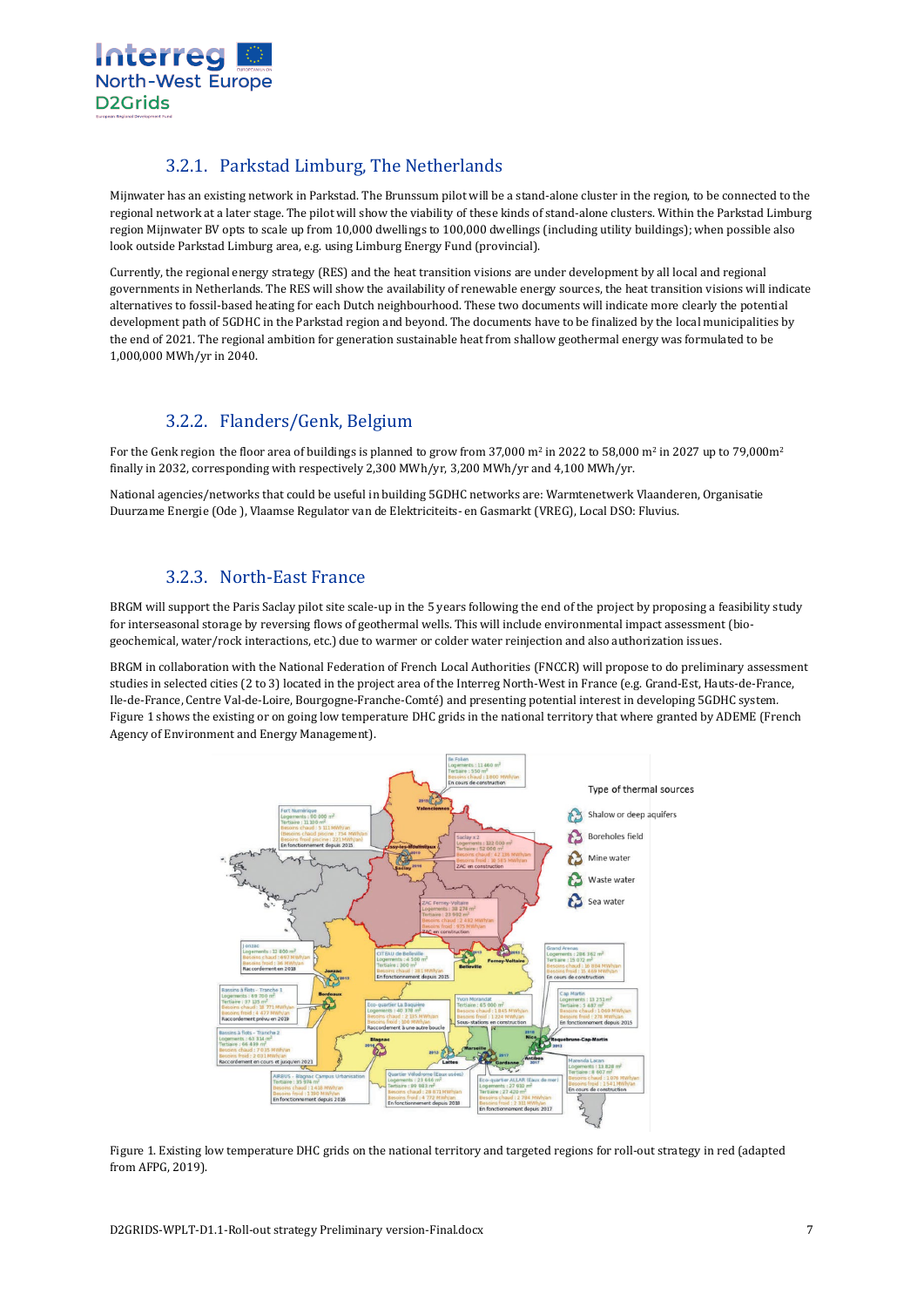

The assessment will consist in the evaluation of the current and forthcoming heating and cooling demand (level of temperature needed), the typology of buildings (residential, tertiary sector), connection to a DHC network if any, the subsurface conditions (presence of shallow aquifers, mine workings, etc.) and potentially other sustainable thermal sources. BRGM will propose conceptual models of the surface and subsurface conditions for those selected areas to evaluate and quantify the potential development of 5GDHC in the targeted location. Based on this first evaluation in specific locations, BRGM, with the support of FNCCR, will provide actions plans and guidelines for the deployment of 5GDHC in North-East France.

# 3.2.4. Luxembourg

<span id="page-7-0"></span>The project D2Grids supports the Luxembourgish strategy to reduce CO<sub>2</sub> production on the field of heating houses. The D2Grids concept will be developed on the big quarter project "fond Kirchberg" or "fond du logement" program. In addition, it is intended to develop the 5GDHC concept in a small project of about 10 private houses and use the "ecovat" system. The ministry of energy is are very interested in the result. D2Grids approach will be a baseline of new legislation.

Furthermore, it is intended to include the habitants of the quarter with local ESCO to develop and manage the local 5GDHC grid.

Luxembourg is one of the biggest places of green bounds; we manage and offer opportunity of the bounds to invest on the grids based on the 5GDHC technology a new model.

<span id="page-7-1"></span>In Luxembourg rough estimates of the growth of 5GDHC floor area are 50,000 m<sup>2</sup> in 2020 to 200,000 in 2027 m<sup>2</sup> to 500,000 m<sup>2</sup> in 2032, corresponding to respectively 5,500, 21000 and 55,000 MWh/yr.

# 3.2.5. Scotland, United Kingdom

<span id="page-7-2"></span>No concrete plans and targets are yet available for this region.

#### 3.2.6. Ruhr area, Germany

As the whole of the Ruhr area is a huge former mining region, there seems to be a huge potential for similar geothermal 5GDHC grids in the area as such. As a result of a successful implementation of the 5GDHC principle at the Mark 51°7 site other former mining sites could make use of the demonstrated principles. At the Mark 51°7 site the development of such a big site in one go highly benefits the implementation of the low-ex grid. As the Ruhr area already is a highly developed urban area further site developments of this scale are limited. Therefore, an implementation of further four projects of similar dimensions can be estimated until 2032. In total a floor area of about 720,000 m2 corresponding to 74,000 MWh/yr energy seems to be attainable in 2032.

## 3.2.7. East Midlands, United Kingdom

<span id="page-7-3"></span>The results of the D2Grids pilot project will be communicated by the Nottingham City Council (NCC) through the Midlands Energy Hub. This hub is managed by NCC and provides support to local authorities from nine local enterprise partnerships (LEP) areas across the East and West Midlands, with an officer based in each area to support the development of energy projects. In 2019 15 heat network projects which could be suited to 5GDHC technology have already been identified across the LEP areas.

NCC's experience predominantly lies in the public sector and social housing, although it operates the largest district heating network in the UK. This includes commercial properties through its wholly owned energy service company (ESCo), Enviroenergy. In this capacity, NCC will work alongside social housing providers to introduce low carbon and affordable energy to their housing stocks and new build projects, through communal heating schemes (utilizing 5GDHC technology where viable). Additionally, they will work with planning authorities to introduce supplementary planning guidance which requires more stringent carbon standards, such as requiring developers to connect to low-carbon DH networks.

Nordic Heat is developing a programme to reduce the cost of connecting individual homes to 5GDHC networks. This includes technical and commercial modelling to assist public and private sector developers in managing the challenge of adopting this relatively new technology. Also included in this programme is a 'bundling' strategy designed to provide a simplified implementation solution.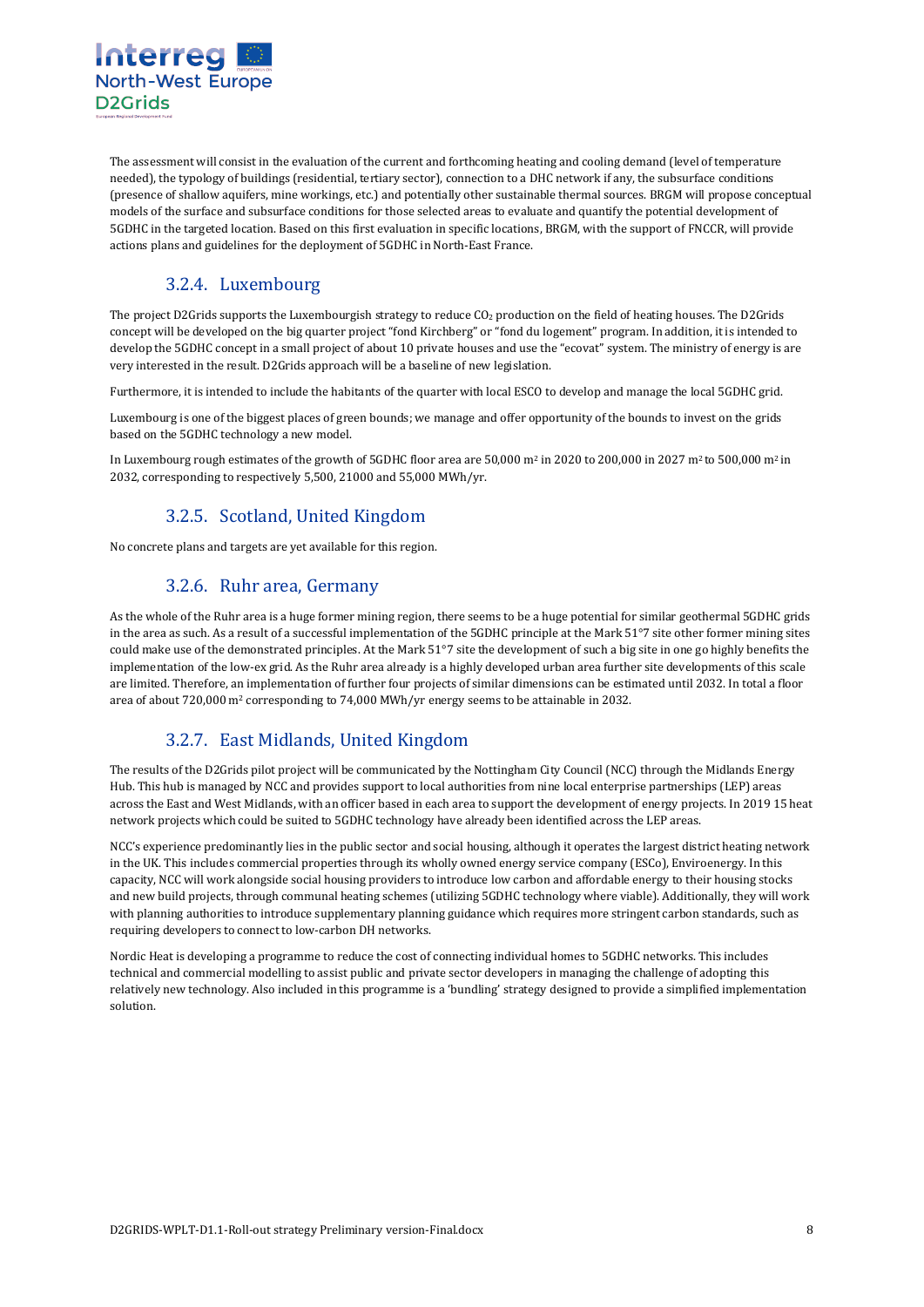

# <span id="page-8-0"></span>**4. Roll-out in North-West Europe**

Ten years after the closure of D2Grids, 5 Mm2 of floor area should be supplied using 5GDHC technologies. This will be done by disseminating knowledge about 5GDHC through an industry partner network and a 5GDHC community. Knowledge and information about the 5GDHC business model will be spread among potential investors, as well as public authorities and infrastructure service providers.

At the end of D2Grids the generic business planning for commercialisation of 5GDHC has been formulated (WP.T2.1). The specific business cases of the pilot sites will also be clear (WP.T2.2). The next step is to share this knowledge with neighbouring cities, district heat suppliers, and other relevant partners. The outreach to and beyond the follower regions is supported by training and education packages developed as part of WP.LT.3 and the interactive online platform hosting key projects developed in WP.LT.4.

Cities and regions in NWE that were not defined as follower regions in D2Grids can use the training packages and the 5GDHC platform to find out where 5GDHC can be viably applied within their boundaries. This includes an overview of flooded mines that can be used as heat storage, but also different types of business models of 5GDHC.

Boundary conditions for successful implementation at these scales are:

- 1) widespread knowledge of the 5GDHC concepts: a clear description on 5GDHC is needed pointing out the advantages of implementing 5GDHC systems to overcome the restrictions investors have nowadays (low level of knowledge, high ROI time),
- 2) wide availability of 5GDHC technology,
- 3) presence of political support for 5GDHC in the follower regions,
- 4) availability of financial incentives to make heat from alternative sources as attractive as heat from fossil fuels,
- 5) creation of clear regulations regarding 5GDHC.

#### <span id="page-8-1"></span>**4.1.Industry partners**

To ensure the 5GDHC concept reaches out to industry it will be important to establish an industrial alliance, bringing together technology suppliers to jointly represent sectoral interests for optimization and the roll-out of 5GDHC. Furthermore, it is important to quantify the market for the industry in terms of sales as well as promoting incentives for R&D (such as Crédit Impôt Recherche in France). The role of the industry is two-fold: 1) supplying the technology for 5GDHC at an attractive cost and with innovative services (such as performance engagement) and 2) potential supplier of heat or cold for DHC networks.

By the end of the D2Grids project the potential of using mines or other low temperature reservoirs for heat storage, like aquifer thermal energy storage or borehole thermal energy storage, has been demonstrated, and there are still challenges with temperature balancing in existing projects. From this point the 5GDHC model can be standardized and tailored to more situations, as will be described in WP.T1.1. The first step of the strategy is to focus on boosting the production of 5GDHC technologies. This will generate a price drop of 5GDHC components, which will make it easier to expand to a wider variety of applications, like urban agriculture. A market exploration should determine which products and components of 5GDHC require a rapid scale up in production in order to create economies of scale. Once 5GDHC is a proven technology for a large range of urban applications, focus should be put on incorporating heating and cooling balance issues in urban development. This means that heating and cooling loads should considered in the planning stage of developing or redeveloping urban areas.

To create incentives for industries to participate in DHC networks as supplier of heat the Internal Rate of Return of industrial heat recovery and distribution should become sufficiently high. The final situation is a highly competitive marketplace for components and technologies. Effective recovery and reuse will lead to less wasted heating and cooling for the industry.

#### <span id="page-8-2"></span>**4.2.Knowledge spreading**

During the D2Grids project training packages will be developed (WP.LT.2) and an online 5GDHC Platform will be established (WP.LT.3) to ensure knowledge sharing, exchange and interaction among key target groups. The platform will collect descriptions, demands, and designs to be taken up by industrial partners for production of systems and component. The advantages of 5GDHC systems using low temperature level (5°C - 30°C) should be clearly explained to future operators/stakeholders, e.g. in the lead of designing the energy supply of new eco-neighbourhoods and ZACs (Concerted Development Zone). A cost-benefit analysis of 5GDHC compared to other conventional DHC should be a key element to get interest in the technology from future operators. Advantages that should be highlighted are:

- energetic, economic and environmental performance;
- adaptability to all types of needs (hot and/or cold, DHW);
- seasonal and short-term energy storage;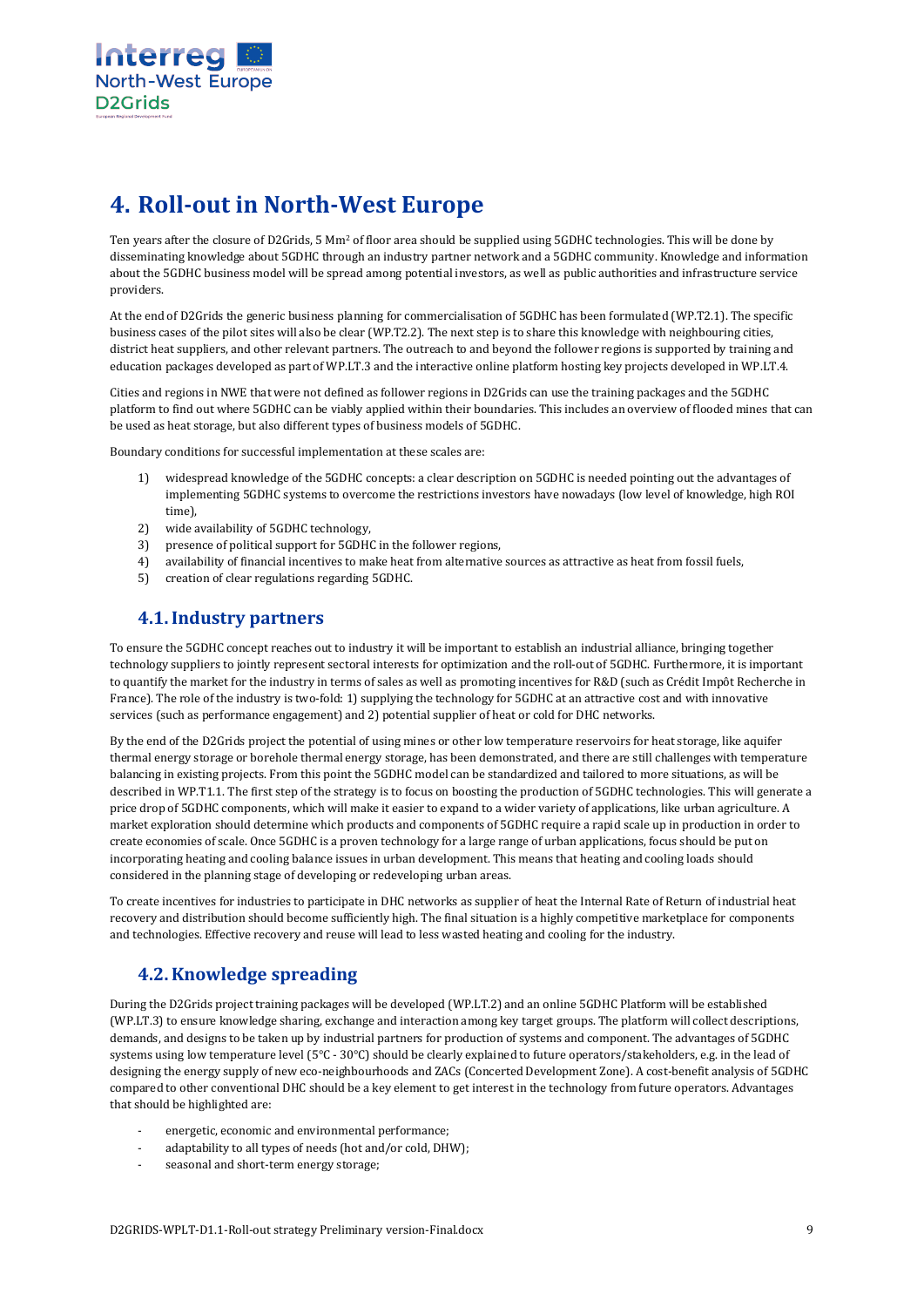

- possibility of having several sources of energy on the same loop (geothermal energy on groundwater or boreholes, mine water, heat recovery from waste water, seawater, water treatment plants, lake, river, etc.) likely to be linked in several phases according to the evolution of the demands to be met;
- Intelligent energy recovery between different consumers with their specific needs.

Sharing the in-depth technology in an open access tool (open platform) will lead to better design and reduction of costs. The idea of sharing knowledge (inventions) between competitors is that it will accelerate the process of product development and save (design) costs for the different manufacturers. This should not be a threat considering the huge potential of the market to be served. During the project ideas might be generated on admission conditions for applicants to the platform or some kind of privileges for high contributors (awarding the effort to successfully develop the platform).

Important partners that should be taken into consideration in France are:

- Agence de l'Environnement et de la Maîtrise de l'Énergie (ADEME)
- Association des collectivités territoriales et des professionnels (AMORCE)
- Syndicat National du Chauffage Urbain et de la Climatisation Urbaine (SNCU)
- L'association Via Sèva
- La Fédération nationale des collectivités concédantes et régies (FNCCR)
- Association Française des Professionnels de la Géothermie (AFPG)
- Centre d'études et d'expertise sur les risques, l'environnement, la mobilité et l'aménagement (CEREMA)

The Midlands Energy Hub is one of five Local Energy Hubs across the UK. These Local Energy Hubs could be used to disseminate knowledge more widely and identify further applications for the technology. In addition, there are other networks which could be utilised: the central government's Heat Network Delivery Unit, Mine Energy Taskforce and Smart City Alliance. Nordic Heat (delivery partner for the Nottingham pilot project) is involved in the development of a number of other mine heat projects in the UK. The learnings from D2Grids will enhance the deliverability of these projects. Nordic Heat is also promoting 5GDHC in other regions of the UK, particularly in former mining areas.

#### <span id="page-9-0"></span>**4.3. Community building**

The partners in D2Grids are a natural existing group to start off a much broader 5GDHC community after the project's official closure date. The will to enhance the existing pilot sites and spread 5GDHC should be central for this.

Key characteristics of a community platform should be to share general information upon the technology and the different pilots under development, its benefits and potential barriers (regulatory, technical or environmental). Indeed, it is important to describe the different phases of a 5GDHC project to future developers and give them all the information needed to get interest in the technology and build a successful project. An online platform should be part of the community; it should feature a forum for sharing problems and solutions – an "ask the expert" section, and case descriptions and best practices.

The business models of 5GDHC should become attached to the spreading of the community. This could for example be the case by economies of scale benefits. This way there are financial benefits to maintaining and enlarging the 5GDHC community. There should also be money dedicated directly to maintaining the community, which will have costs for communication infrastructure, meetings, etc.

In France, we should make a strong connection to associations as FNCCR and AFPG. FNCCR (National Federation of French Local Authorities, associated partner to the D2Grids project) represents local authorities and drives their development in the energy field. As such, FNCCR organizes several committees, trainings, working groups, and publications dealing with renewables energy and energy networks. AFPG (French Association of Geothermal energy Professionals) regroups professionals such as industrial partners, operators, engineering offices, research offices that work on geothermal energy project development. These associations could touch a large panel of stakeholders through their channels by creating bridges between the project and their members.

The final situation is a self-sustaining 5GDHC community, which works from benefits created within the sector and no longer requires external support. An important issue with the community platform is that it should remain managed on the long term.

#### <span id="page-9-1"></span>**4.4.Training & education**

Although training packages will be available after closure of the D2Grids project, widespread coherent offer of professional training and education on 5GDHC techniques and concepts will not be available by then. By project ending the inclusion of 5GDHC subjects in training courses (workshops, written materials, online introduction to the technology, rolling program of site visits) or curricula just still depends on individual teachers and/or programs; no coordination is in place. In a first step relevant educational bodies should be informed and involved. The 5GDHC concepts and techniques should become fixed elements of a broad variety of programs: architecture, urban planning, engineers, etc. In a next step a centre of expertise for 5GDHC should be established that provides knowledge on 5GDHC and educational approaches to teach these subjects.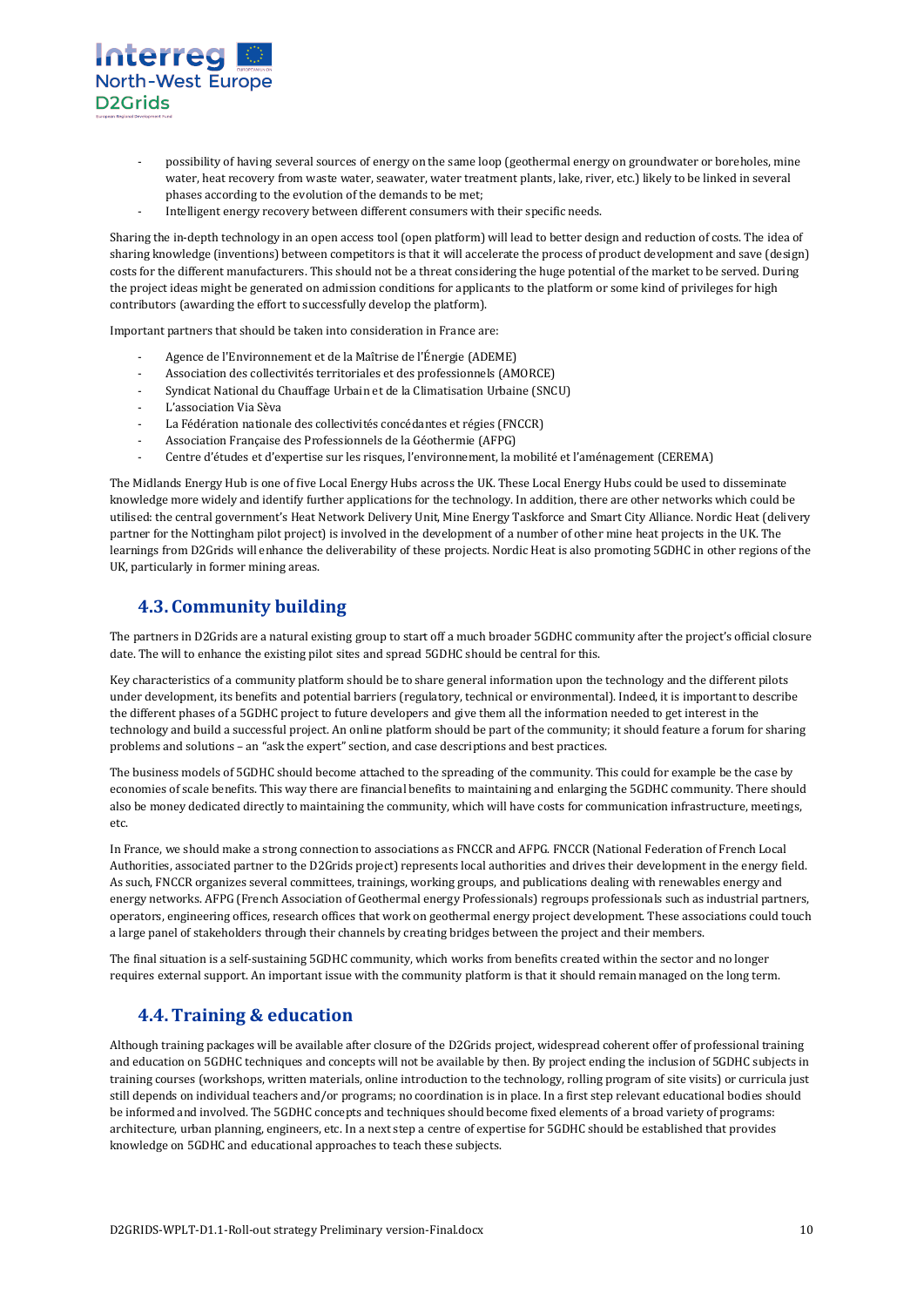

Focus should be on homogenizing education of potential stakeholders (equity investors, lenders, contractors, the general public, etc.) so that uptake of the technology is consistent and keeps the pace of development across NWE. For investors, education can come through conferences and newsletters, but also by seeing and understanding pilot projects.

The industry sector can be reached with articles in industry blogs, periodicals and LinkedIn, presentations at industry exhibitions and shows, publishing technical papers – online and in written form. Policy makers could be reached by brief project summaries with links to articles and pilot project websites, meetings with key stakeholders at national and local levels, use expertise and networks of existing project partners to progress these dialogues. Local communities should get involved through site visits, online site descriptions and project progress updates, articles in local newspapers and magazines

In the final situation 5GDHC is a standard part of a wide variety of curricula: 1) for engineers who design, build and maintain these grids; 2) for anybody involved in the built environment (planners, architects, city mayors, engineering consultancies, network operators etc.). Basic knowledge on 5GDHC is widely available through the web for teachers and public. An international centre of expertise coordinates the knowledge build up and the support of educational training programs on 5GHDC

#### <span id="page-10-0"></span>**4.5. Finance & investments**

At the end of the D2Grids project the business case of 5GDHC is formulated, based on the lessons learned from pilot sites (WP.T2). In the next step this knowledge should be used to improve the business case by increasing the scale of the project, enhancing the supply chain of technology, modularize and standardize the technology. After this 5GDHC can be presented to customers as a single proposition, with a clear set of benefits. Especially for existing buildings 5GDHC might prove a viable technology, as other energy renovations are very expensive. Once the business case is clear, awareness of the existence of 5GDHC needs to spread in the investors' community (see 4.5 Knowledge spreading).

A major gap to cross is the trust of investors in low temperature DHC networks. Therefore, it should be made clear how the 5GDHC solution can become self-financing, so understanding the business case in detail is vital and this must consider country specific requirements/conditions. By the end of the project, these specific business cases have become clear (WP.T2). This includes the variety of income streams (e.g. government incentives, heat as a service contracts with users), an overview of existing funds (e.g. maintenance plans for retrofit projects), and proposals for finance packages for those that do not have capital or do not want to manage the schemes themselves.

Commercial modelling, such as the programme that Nordic Heat is working on to improve the viability of connecting individual homes to heat networks, is an example of the kind of strategy that will be necessary to provide confidence to the investment market that 5GDHC is the most cost effective and sustainable way of developing future networks. These models will need to be continually updated as political, technical and commercial conditions change.

From a UK governmental perspective, subsidies and grants would be under the Department for Business, Energy and Industrial Strategy and so important for early projects looking to scale up.

There are several ways that projects like this (high upfront cost) can be funded; most would likely receive a combination of grants and private investment, and some may also raise debt to fund capital costs. Other forms of financing (e.g. crowdfunding, community projects, green bonds) make up a small portion of overall investment but may grow in future.

In further development of the finance strategy the question of the public subsidies should be raised. The low temperature DHC grids using geothermal energy or other RES assimilated are among the high-performance energy that produce hot and cold while reducing greenhouse gas emissions (GHGs). As such, they can already benefit in France from several financing mechanisms such as the Renewable Heat Fund from ADEME, European ERDF aid, Energy Savings Certificate scheme (CEE), specific regional funds, reduced VAT on the selling price of heat and cold.

The Renewable Heat Fund is a financial aid for geothermal installations producing renewable heat or cold in the collective housing, the tertiary sector, the industry and the agriculture. Initially dedicated only to renewable heat, the fund was enlarged to renewable cold in 2018 and recently to low temperature DHC system (5-30 °C). The fund enables geothermal facilities to be economically competitive compared to conventional energy-using facilities. In the case of low temperature DHC grids (like 5GDHC), are eligible the resource recovery (geothermal wells, borehole thermal exchanger…), the heating and cooling grid and the decentralized heat pumps. Aid from the Heat Fund allocated to geothermal energy DHC projects (creation or extension) is conditioned by the fact that the buildings should be supplied at least by 50% of RES. In addition, some technical criteria of the DHC must be met as the length of the network (minimum of 200 m), the energy supply from RES (minimum of 200 MWh/y) and the global COP of the installation (COP>3). In order to optimize the overall energy efficiency of the installations, it is also recommended to study:

- possibilities for pooling needs between buildings (possible implementation of bypass of the resource, hot and cold water storage, ...),
- the use of variable flow regulation to optimize the electrical consumption of the pumps,
- the control of the auxiliaries to the heat pumps and the configuration of the heat pumps to adapt their temperature according to the needs of the emitters and the outside temperature.

Funding possibilities in Belgium are: National: FWO (fonds voor wetenschappelijk onderzoek) for research topics, Flanders: VLAIO: Vlaams agentschap voor innovatie en ondernemen; Regional: POM Limburg, SALK.